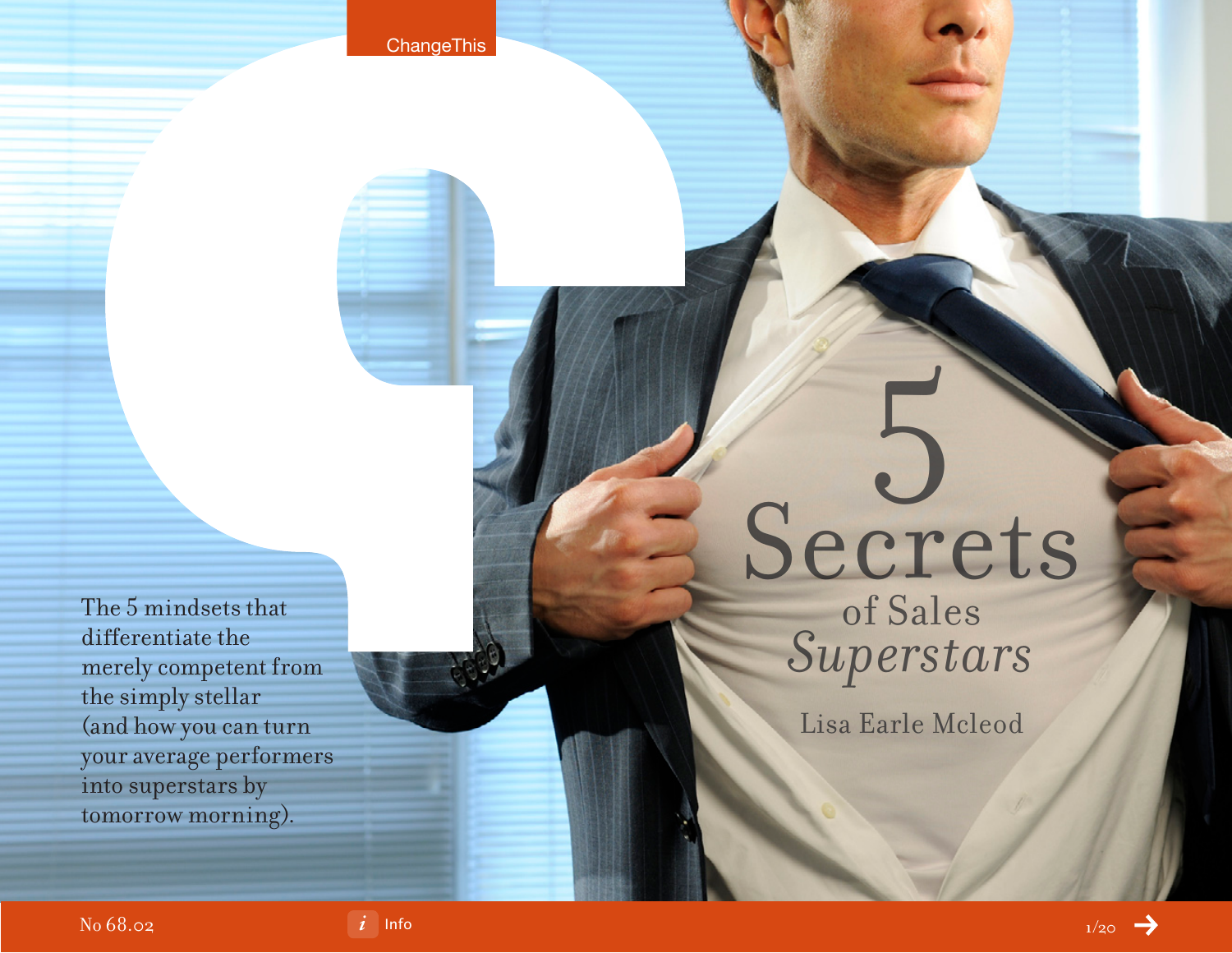# What differentiates the great ones? What makes some people superstars, while most of their peers hover near the mediocre middle?

It's not too hard to pinpoint the difference between average performers and poor ones. Easy to spot skills like work habits, product knowledge, communication style and use of sales tools are all indicators of general competence.

The challenge for most organizations is not determining the difference between good and bad; it's discerning the difference between good and great.

Why are some sales people superstars, while other people in the same situation, selling the same stuff to the same customers experience a much lower rate of success?

It's a question every CEO and VP of Sales wants to answer.

Is it better call planning, more questions, a thorough understanding of the customers, more sales activity? Organizations have been trying to crack the code of sales success ever since the first stone salesman hit the road with a sample case of rocks.

What's the difference between merely competent and simply stellar? And is it possible to turn average performers into great ones?

The answer is yes.

I've been studying sales people for over twenty years. I've coached the best of the best, and spent many long hours training the not-so-fabulous.

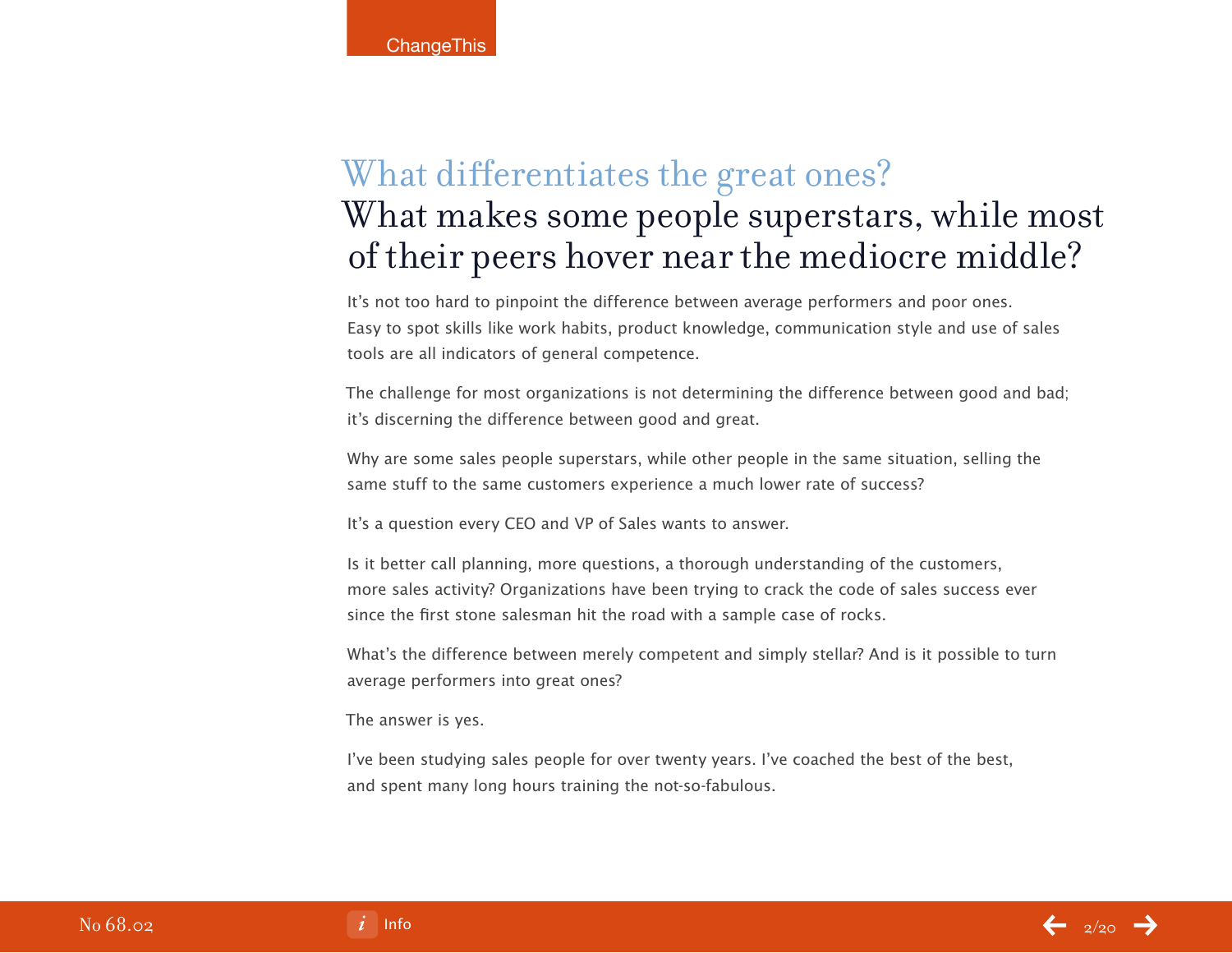I've witnessed everything from the awful to the amazing. I've ridden alongside reps who bombed every call seemingly oblivious to the fact that their customers couldn't wait for them to leave. I've also observed presentations where the clients walked in convinced they were only going to give the presenter a token 5 minutes before telling them no thanks. Yet thirty minutes later, they're eagerly supporting a potential multi-million dollar deal, simply because of the way the information was presented.

After two decades of studying thousands of interactions, and doing extensive interviews with hundreds of sales people and customers across a variety of industries, I can tell you there are distinct differences between the superstars and their more mediocre counterparts.

The differences are subtle. But they're also very real, and they show up in the numbers.

But it's not just about what the superstars do differently, it's about the way they think. They approach their jobs with a totally different mindset than their average performing counterparts and it plays out in every aspect of their interactions.

It's not just about what the superstars *do* differently, it's about the way they *think*.

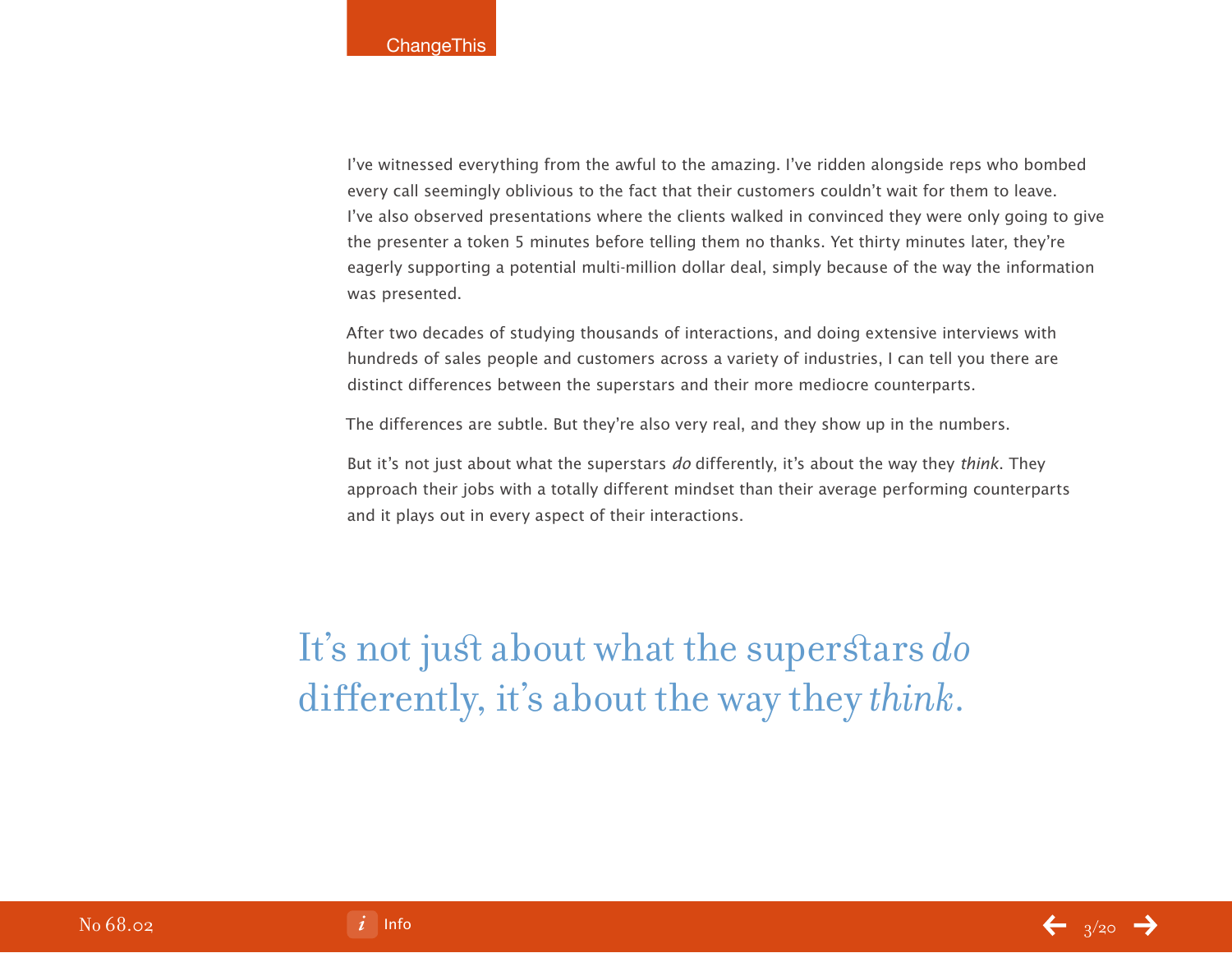# Selling Skills: Art or Science?

Albert Einstein once said, "We will not solve problems of today with the level of thinking that created them."

The mistake most organizations, and frankly, most sales training programs make is that they try to teach skills before addressing the mindset. Selling skills models, questioning techniques, call-planning worksheets, strategic roadmaps and the like are all helpful tools for improving sales performance, but they will only take you so far.

If you truly want to create superstars (and what organization doesn't want a team of superstars?) you have to get inside people's heads and train them to think differently before you can expect them to act differently.

The truth is, most people are capable of becoming superstars. The reason they're not star performers now isn't because they've made a personal commitment to mediocrity. It's often because their leadership hasn't provided them with any new thought-processes that might make them any better.

Said another way, you can't expect people to change their behavior until you teach them how to change their thoughts.

Here are the five mindsets that separate the superstars from the rest of the pack and how you can teach everyone in your organization to embrace them:



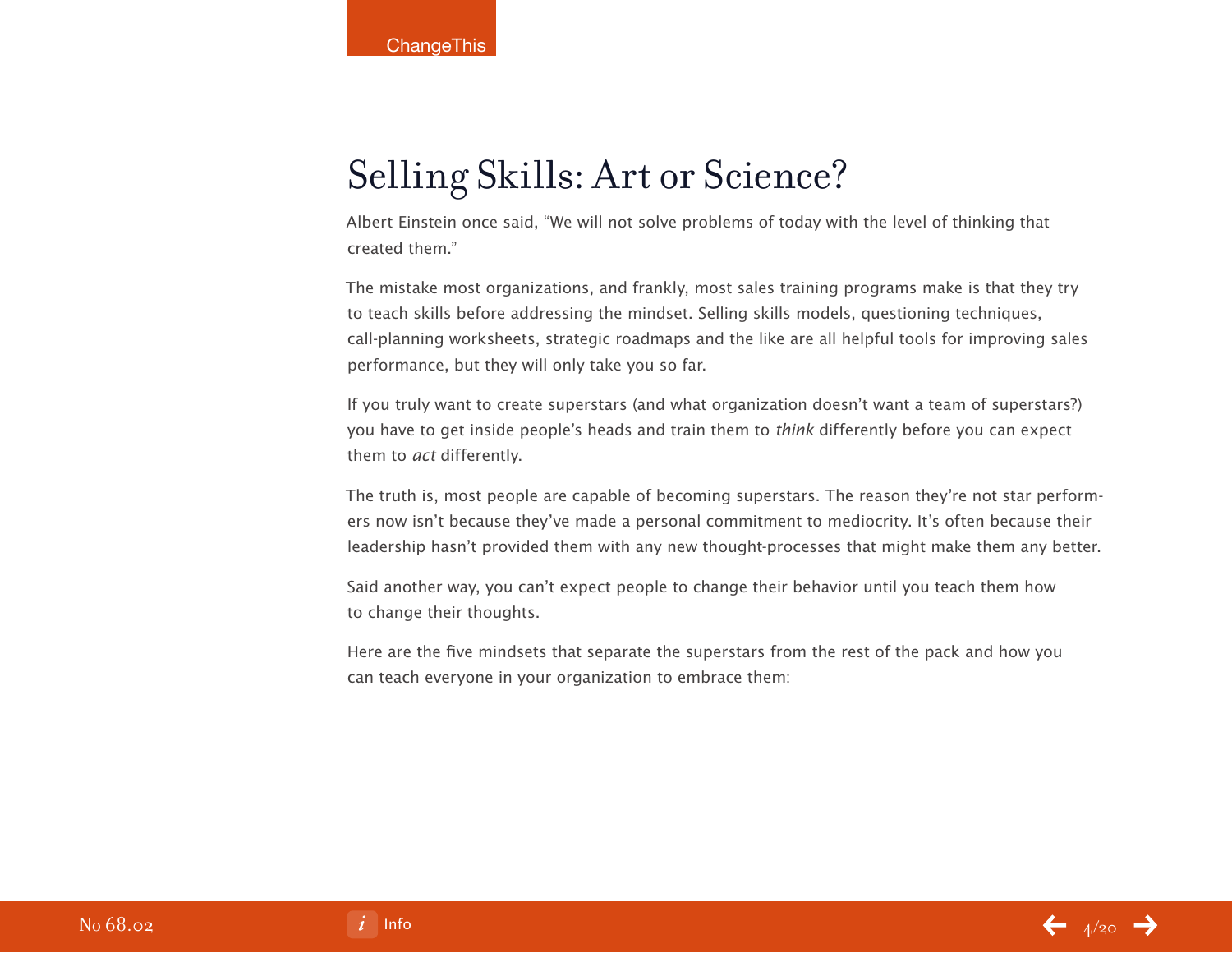## i. superstars hold two agendas in their mind at the same time

Average performers tend to approach their interactions focused exclusively on their own goals. Superstars on the other hand, go into situations focused on their goals AND the goals of the other person. This seemingly nuanced difference in thinking is the single biggest differentiator between the superstars and their more average counterparts.

It might seem murky, but it's not. It's a dramatically different mindset that affects every element of the sales process.

# You can't expect people to change their behavior until you teach them how to change their thoughts.

For example, most sales people know that they're supposed to ask questions.

Mediocre sales people will tell you that the purpose of questions is to uncover customers' needs. But if you listen closely to the types of questions they usually ask you'll hear that they aren't asking questions about the customer at all, they're just fishing for quick opportunities to close the sale.

Questions like "What are you looking for in a vendor?" or "What do you like about what you're currently using?" aren't really about trying to understand the customer's agenda. They're about furthering the sales person's agenda. And customers can feel the difference.

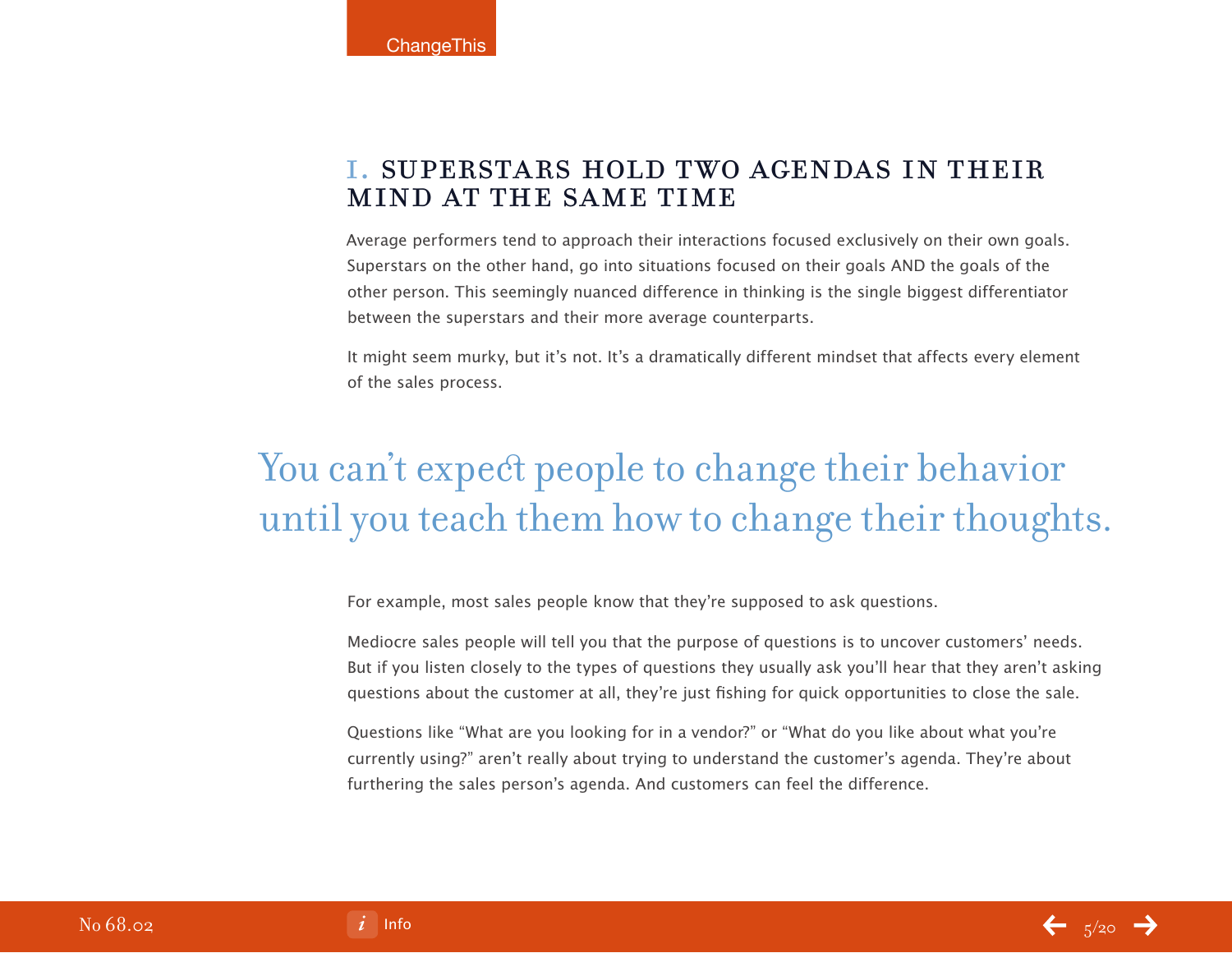Superstars come from a place of genuine interest. Because they consider the customer's agenda just as important as their own, they ask more in-depth questions, like, "What are some of the biggest challenges you face in your job?" or "How do you think the changes in the economy are going to affect you in the coming year?"

Instead of merely trying to uncover surface needs within the small context of their products, they uncover bigger picture customer objectives within the context of the entire situation. That's why they're able to close larger sales and hold onto the business longer. Superstars understand the customers' true objectives (versus simplistic purchase requirements) so they can make a more compelling case for whatever they're offering.

F. Scott Fitzgerald said, "The test of a first rate intelligence is the ability to hold two opposed ideas in the mind at the same time, and still retain the ability to function."

Superstars exhibit higher level thinking because they don't succumb to the either/or mind set that causes lesser performers to forget about the customer's goals. They hold a space for both agendas.

They embrace AND. They seamlessly assimilate their goals AND their customer's goals into larger, more robust solutions. This enables them to close bigger deals, retain higher margins, create more customer loyalty and improve customer retention.

The ability to Embrace AND takes some skill, but it's a thought-process that can be taught.

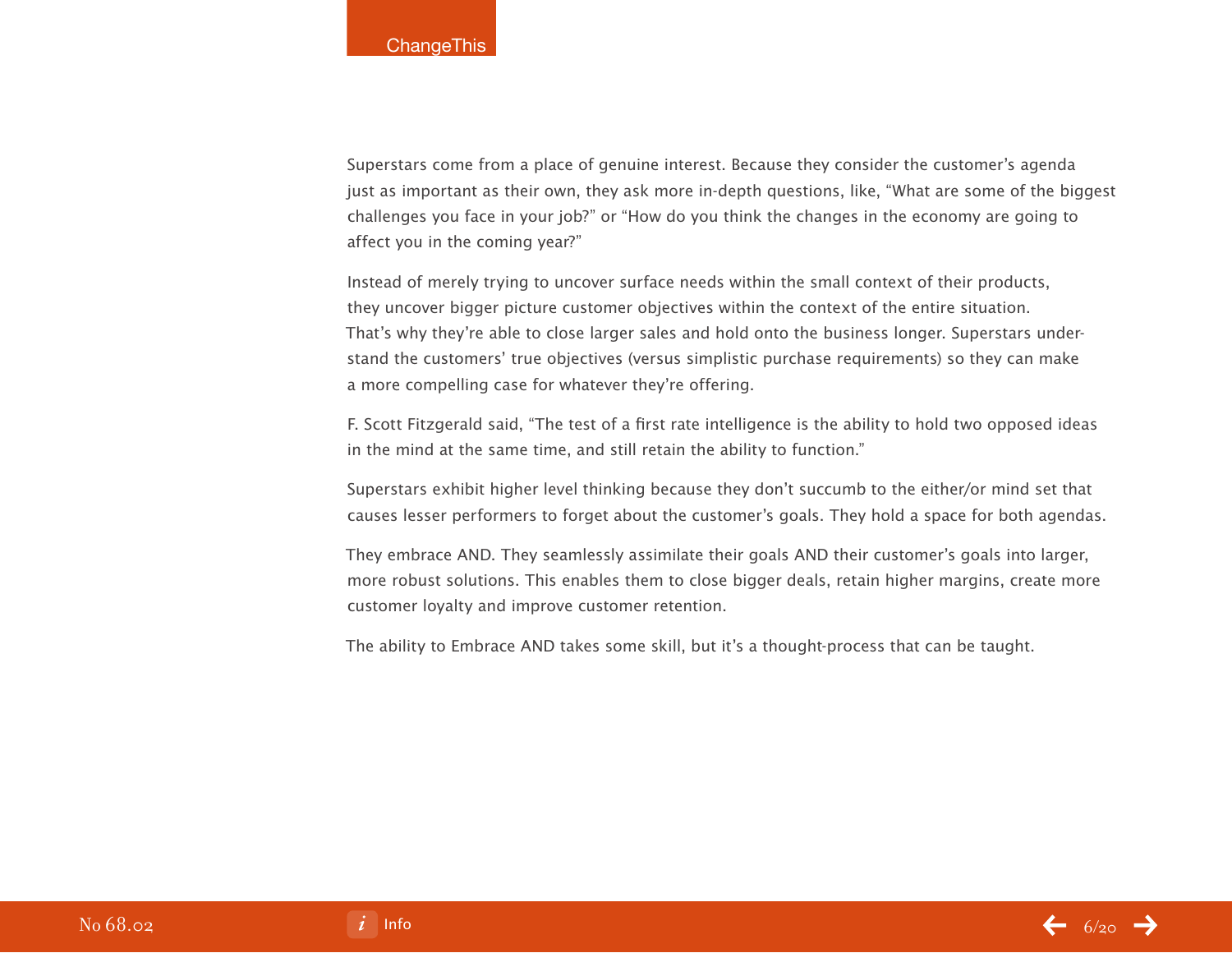## Training Technique: Recast their thinking using visual anchors

The reason average performers can't simultaneously hold onto their agenda and the customer's agenda at the same time is because they're afraid that if they put their own agenda on pause, it will be lost. They might not be fully conscious of their own internal thought process, but after observing thousands of reps I can assure you, the reason they don't fully focus on their customers is because they're too worried about achieving their own agenda.

Kind of ironic, isn't it?

# Superstars exhibit higher level thinking because they don't succumb to the either/or mind set ...

The secret of changing their behavior is to change their thoughts. Either/or thinking is the default setting of the human brain (think turf wars and politics). Intellectually, sales people know they need to pay attention to the customer, but their brains keep getting in their way.

So one of the techniques we use to help salespeople elevate their thinking is to provide them with a visual model. Our model, **The Triangle of Truth**, is easy to understand. Your truth is one side of the triangle, the customer's truth is on the other side of the triangle. Your goal as a sales person is to create a higher-level solution at the top of the triangle, the apex. A solution that is built upon your truth (my products are great, you should buy them) AND the customer's truth (we have goals and objectives for our own organization). Both sides are equally important and should be equally attended to.

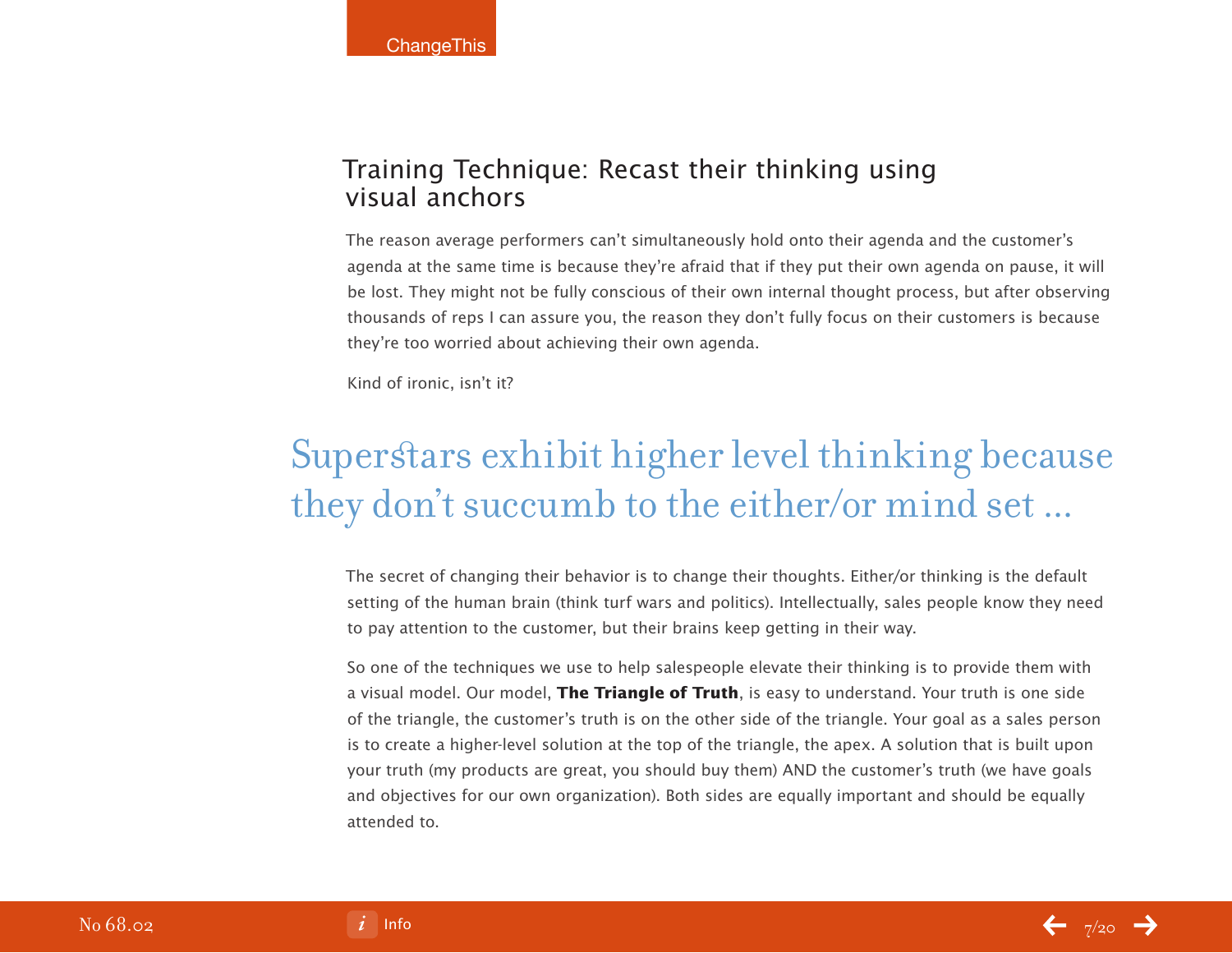A visual model serves several purposes: It provides them with a common touchstone. It forces them to use a different part of their brains (visual processing), which opens up more creative thought. And it's an easy to remember tangible cue for reframing their thinking.

Trying to tell a Type A that they should be a better listener and ask more questions is like your mom or Sunday School teacher telling you to be more kind. You know it's true, but it's hard to remember their advice in the heat of the moment, especially when money, an incentive trip to Aruba or your ego are at stake.

We find that by using **The Triangle of Truth** model we can visually demonstrate how putting your own truth on pause in order to uncover the customer's truth doesn't make you less powerful; it makes you more powerful. Think about it. Who's smarter, the salesperson who only understands their agenda or the sales person who knows their agenda AND the customer's agenda?

This logic appeals to even the most self-absorbed sellers, and it provides them with powerful way to solve the "my agenda vs. their agenda" quagmire. **The Triangle of Truth** isn't a sales call model; it's a thinking model that reps can use to reframe their thoughts at every stage of the sales cycle.

**The Triangle of Truth** isn't a sales call model; it's a thinking model that reps can use to reframe their thoughts at every stage of the sales cycle.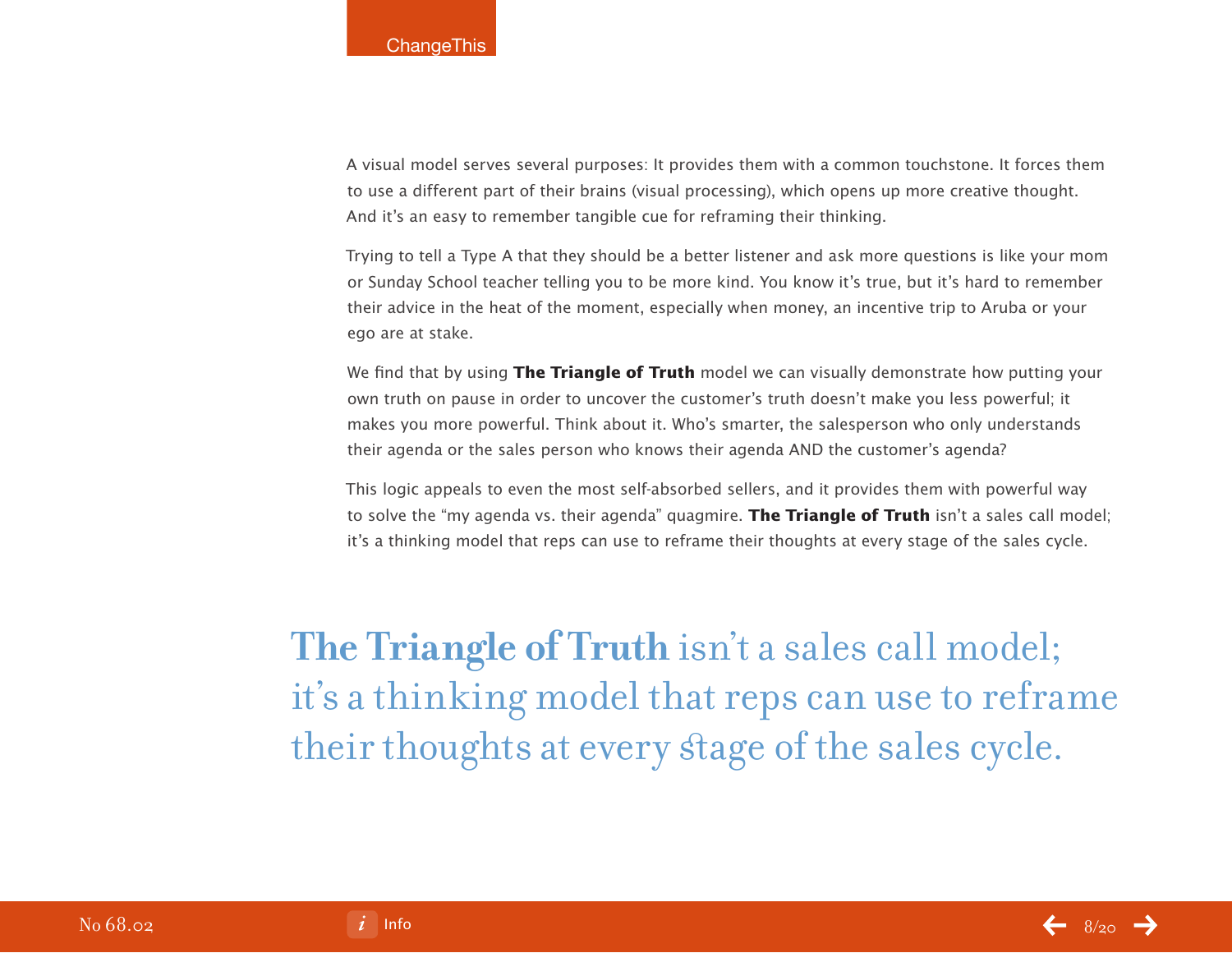Other techniques we use to help sales people better understand their customers' "truths" include: spending a day in the life of a customer, identifying how their customers get evaluated and doing customer interviews where they aren't allowed to talk about product.

We also teach managers to focus on the quality of information the sales person gathers about their customers, not just their call outcomes.

Most sales managers usually coach their sales people on call objectives, call results and, sometimes, the skills exhibited during customer interactions. But if you can go a step further and continually ask your sales people questions like: How do you think this person gets evaluated? What do they lie awake at night worrying about? What are the key measurements for success in their job? You'll prompt them to think more deeply about their customers.

These types of questions start a chain reaction. When your reps get the message that you expect them to understand the customer's agenda, they start asking about it on sales calls. This engages them in more robust dialogues and it becomes impossible to ignore the fact that the customer has bigger objectives than their purchase needs. That information then prompts the reps to better connect with big picture customer goals, which in turn gets a better response from the customer. Once you help them start the process, it becomes self-reinforcing because the results are so positive.

Being able to simultaneously embrace two agendas (the company's AND customer's) is the foundation for becoming a superstar.

The other four superstar mindsets are built upon embracing AND. Average reps can master these mindsets, but they need coaching in order to step outside their comfort zone.

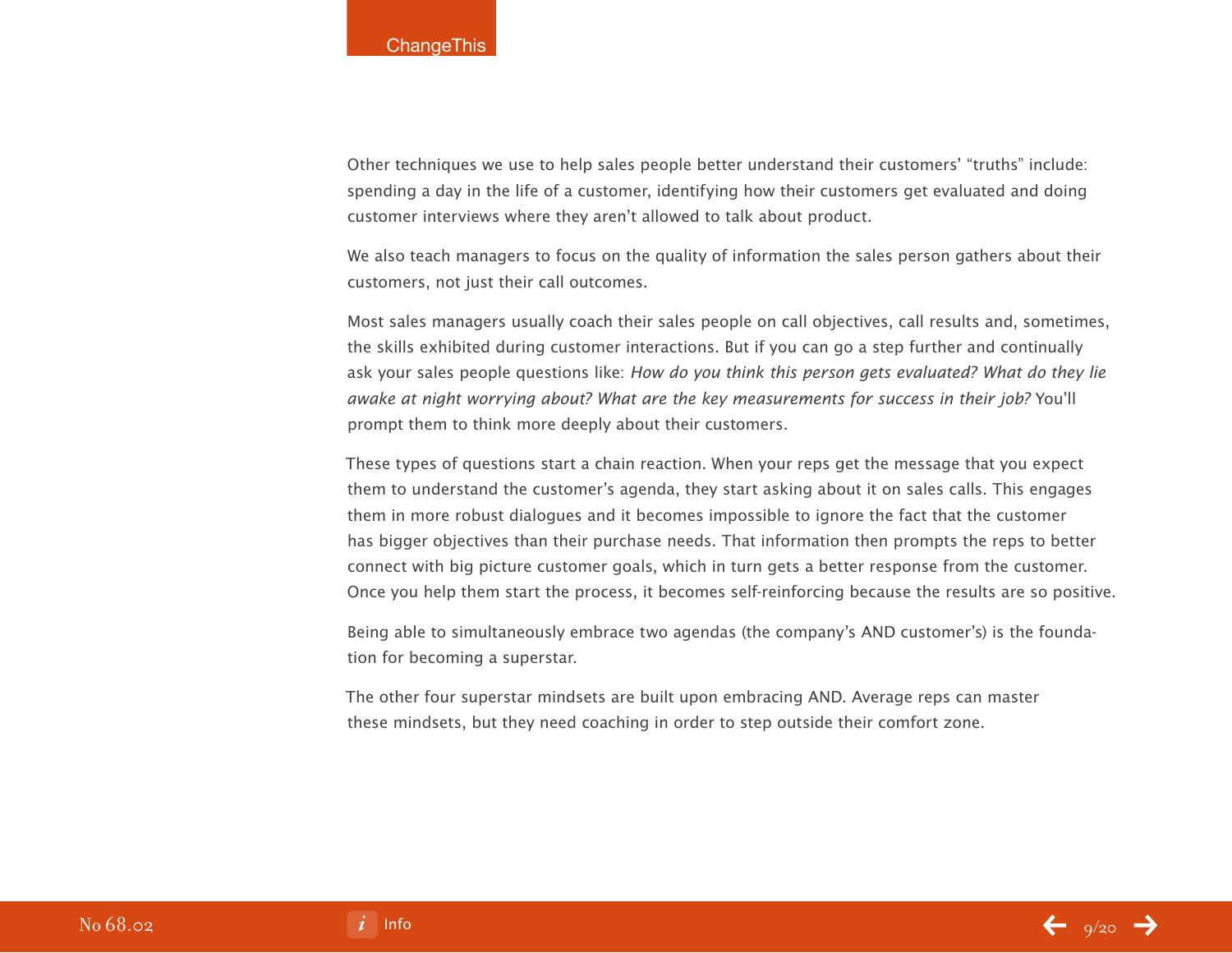## ii. superstars can sit with uncertainty

Mediocre performers want things to go according to their script. They get anxious in the face of new information and they frequently try to close too early and too often.

If you've ever suffered the gut-wrenching sales manager experience of watching your salesperson ignore customer cues and miss important information because they were so eager close the sale, you understand the perils of being too attached to a pre-scripted call plan.

Superstars, on the other hand, are more confident. They know that they'll ultimately be able to close the sale, but they're not attached to having it play out in a certain way.

To be clear, superstars are no less focused on making the sale than their counterparts; in fact, they're usually more focused. But they're not attached to having every interaction play out just so.

The 1980's "ABC: Always Be Closing" sales model hasn't been effective since WKRP's Herb Tarlick donated his plaid jacket to the Self-Absorbed Sales Person Hall of Fame.

Superstars ... know that they'll ultimately be able to close the sale, but they're not attached to having it play out in a certain way.

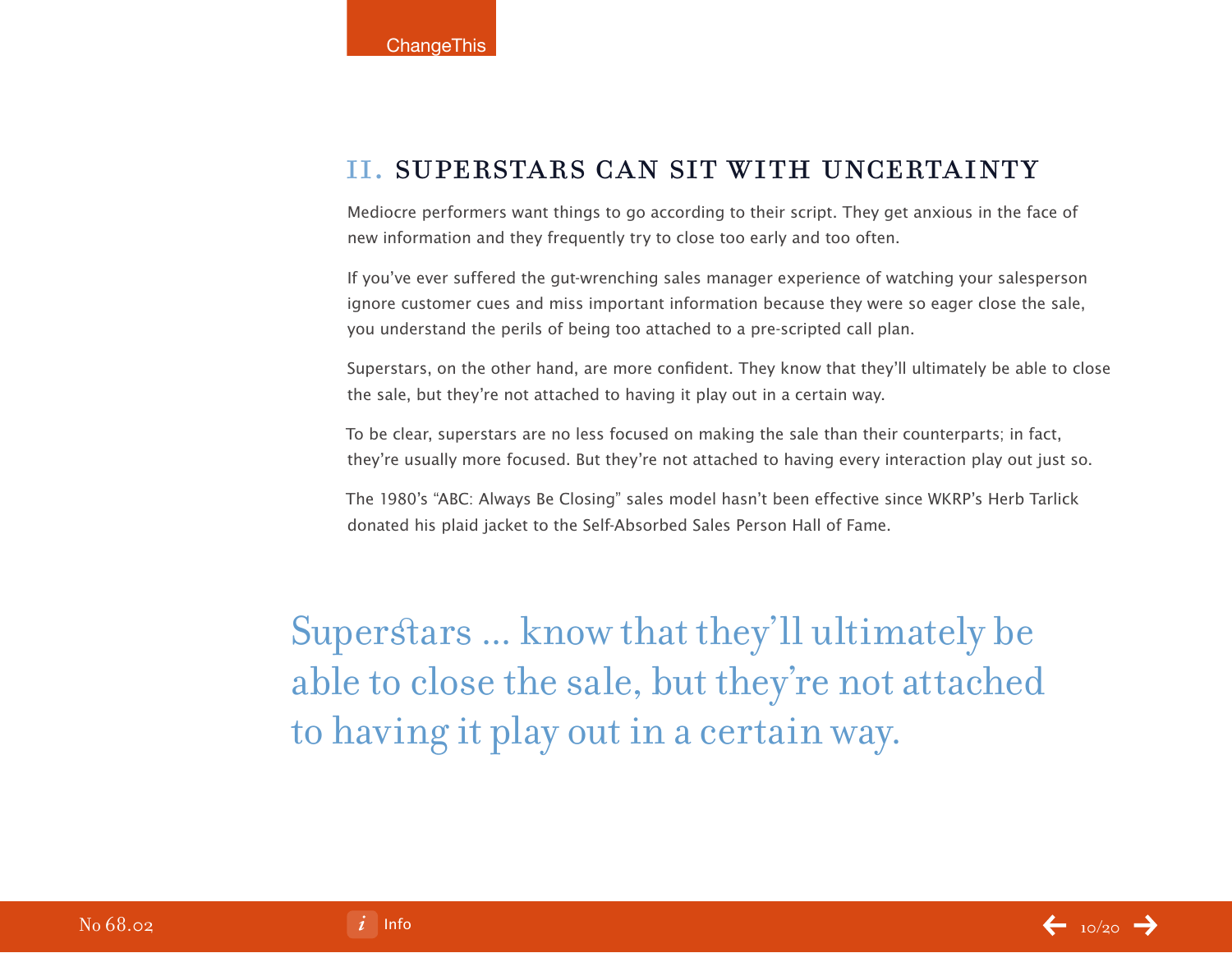Superstars know this. Their ability to sit with uncertainty represents a more sophisticated approach. It's what enables them to freely explore new information rather than blowing past it in an attempt to close. This changes not only the feeling of their calls—customers feel heard and understood—it also changes the facts. When it's time to close, the superstars have much more tangible information and are able to make a much more compelling case than their average counterparts.

Average sales people often spend a lot of time dealing with objections and obstacles after they present their plans. They're uncomfortable with the uncertainty of new information, so when potential obstacles surface, they frequently ignore anything that threatens to derail their pre-scripted pitch.

In another ironic case of how trying-to-get-what-you-want too-quickly-keeps-you-from-getting-it-all, average performer's sales cycles often stall and flounder.

However, Superstars get potential obstacles on the table early. This allows them to deal with them proactively rather than reactively. They actually close deals faster because they're not overly attached to making the sale in the first thirty seconds.

## Coaching Process: Start with the call plan

The secret of helping salespeople sit with uncertainty is to subtly change the way they do pre-call planning. (Note: If your people sell something that costs over a few dollars and they aren't doing any pre-call planning, you're probably facing the challenge of trying to turn poor performers into good ones, but the technique still applies.)

The shift you want to make here is to help them plan not just the end of the call (the magic moment when the customer buys or advances the sales cycle) but also the beginning of the interaction, which sets the tone and direction for the way the conversation will play out.

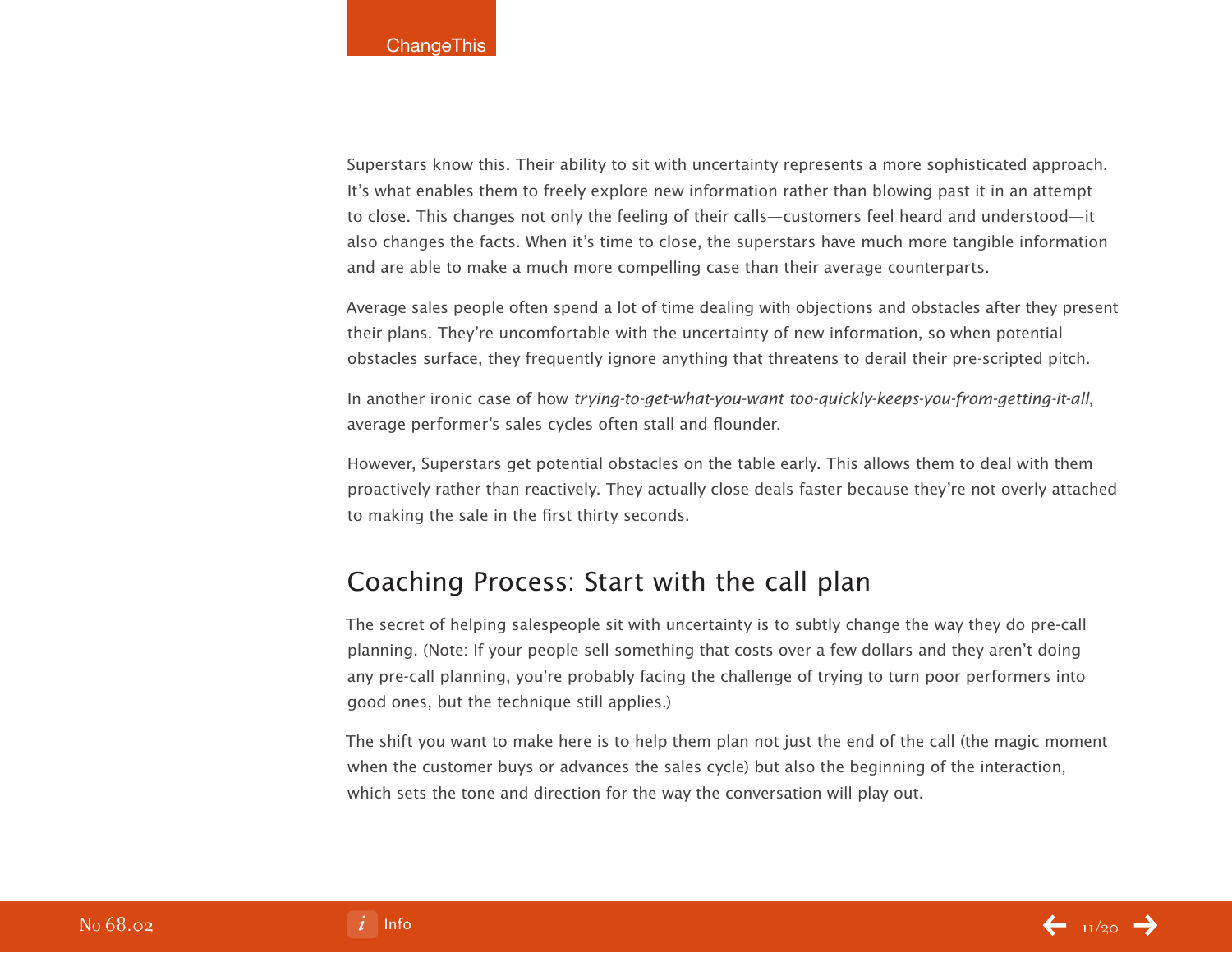You want them to create call openings that engage the customer in an actual dialogue, versus call openings that are simply asking permission for the sales person to deliver a monologue.

For example, an average rep will tell you that their call objective is to close the sale, so their call opening is often something along the lines of "I'd like to ask you a few questions about your accounting (or technology, or food service, or farm equipment, or widget) needs."

It's an opening designed to get the customer to reveal a need so that the sales person can pounce. It allows no room for any dialogue outside the sales rep's product area, and unless the customer has already decided they have a need, they're unlikely to engage.

Rather than simply asking for permission to make a pitch, a better call opening might be, "I know that a lot of people in your industry are concerned about how the economy will affect their business in the coming year. What impact do you think it will have on you and your organization?"

When you ask average reps to plan more open-ended, customer-focused openings, they often respond with, "If I bring up something like that, who knows where the customer will go with it."

To which you say, "Exactly. If it's in the front of the customers mind, we need to know about it, so that it can be at the front of our minds."

A good guideline for sales people is to break their calls in half. Whether they have six minutes or sixty, at least half of their interaction (preferably the first half) should be spent exploring the customer's situation and environment.

The more comfortable they get wading through the waters of uncertainty, the more skilled they will become at identifying bigger picture themes and pulling out relevant issues.

Then it becomes a matter of how they connect the dots.

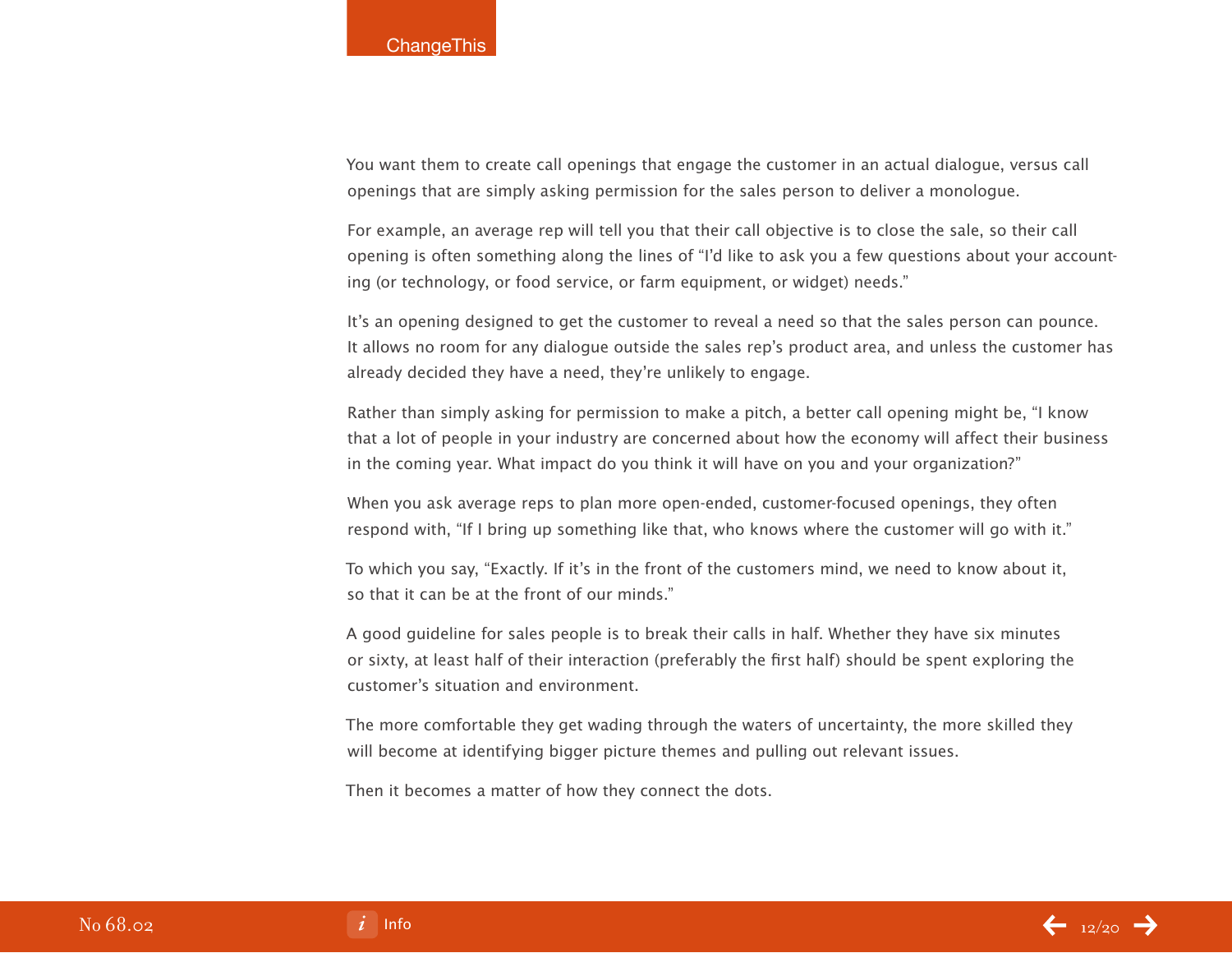# iii. superstars' brains work backwards

Mediocre salespeople think "I have this product, how can I sell it to this customer?" Superstars reverse it, they think 'I have this customer, how might my product be helpful?"

This seemingly backwards way of thinking shows up everywhere from the way superstars prep for their sales calls to the way they present their solutions.

An average rep will tell you, "I'm going to talk about this product and how it compares to what you're currently using." However, superstars organize their conversations around the customer's environment and objectives, not their product benefits.

Average reps tend to say, "My widget does this and this, and here's how it's going to solve your problem." When a superstar makes a presentation, they're more likely to say, "You told me you have this goal, let's talk about how we accomplish it." Again, it's a seemingly subtle, yet very distinct difference.

This reverse ordering flies on the face of the traditional feature-benefit or feature-advantage-benefit style of selling so many of us were taught. Yet, while it may seem backwards to the average sales person who thinks product first, customer second, it's not backwards to the customer at all, who thinks goal or problem first, solution second.

Superstars ... think 'I have this customer, how might my product be helpful?"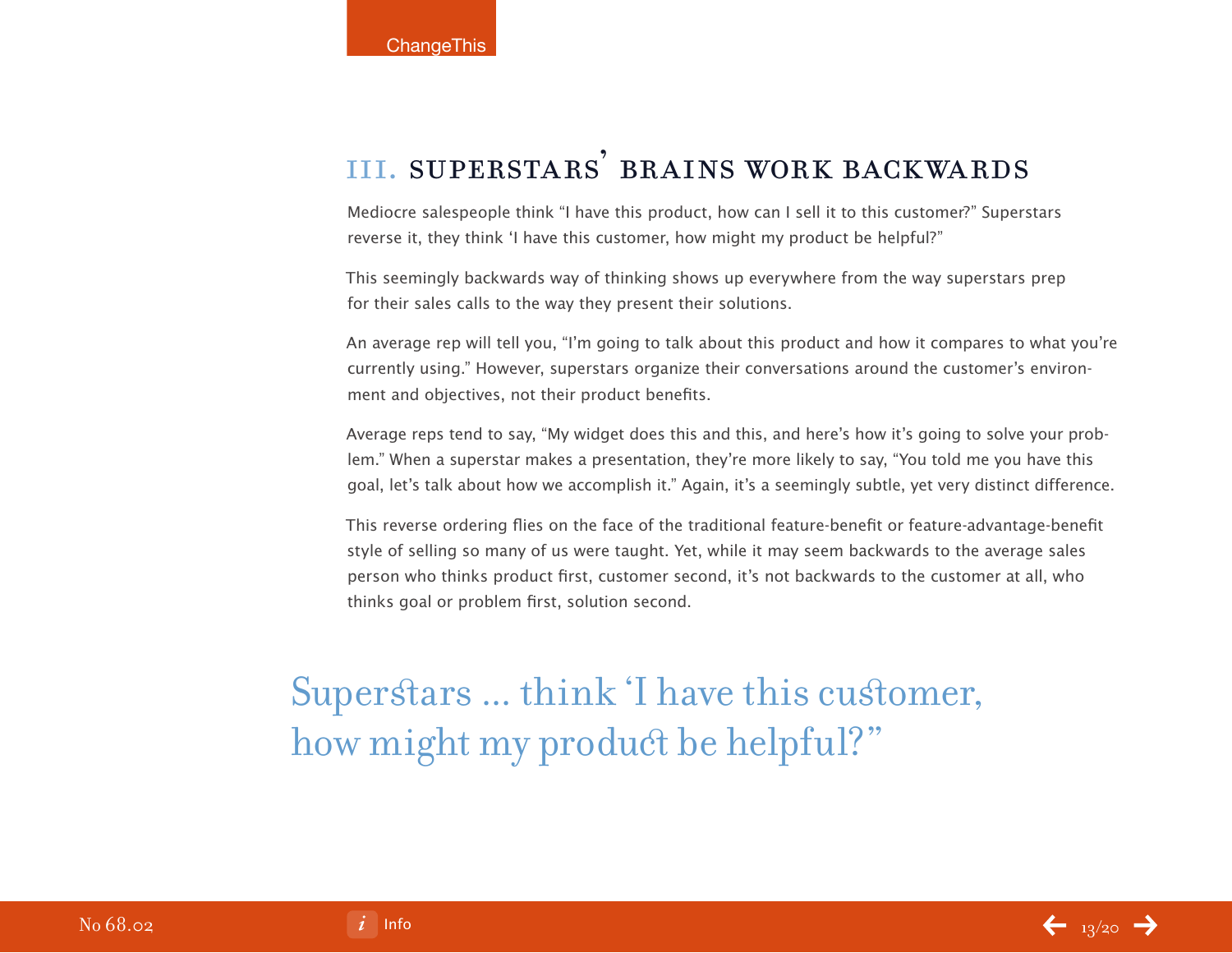## Management Modeling: Reverse the way you serve it up (yes, this means you Mr. & Ms. Marketing**)**

If you want your sales force to present your offerings in a compelling way to their customers, then that's the way need to serve it up. Leading with the features of your product or service isn't compelling to anyone outside of the inner circle.

Instead of opening your next meeting with a bells and whistles presentation about your new initiative, try opening with an overview of the most pressing issues facing your customers. Then tee up how your new product or initiative addresses those.

# If you want your sales force to present your offerings in a compelling way to their customers, then that's the way need to serve it up.

Warning, this reverse ordering can be a challenging sell with your marketing department. Typically the people who do customer research are fairly well acquainted with the issues and challenges going on inside the customer base. But what often happens, especially in large organizations, is that the people charged with creating sales aids and marketing materials are more feature-benefit focused. Their presentations and materials can often become endless diatribes extolling every single virtue anyone ever imagined the product or company could possibly possess. (Case in point, I once sat through a sixty-minute presentation on frozen orange juice.)

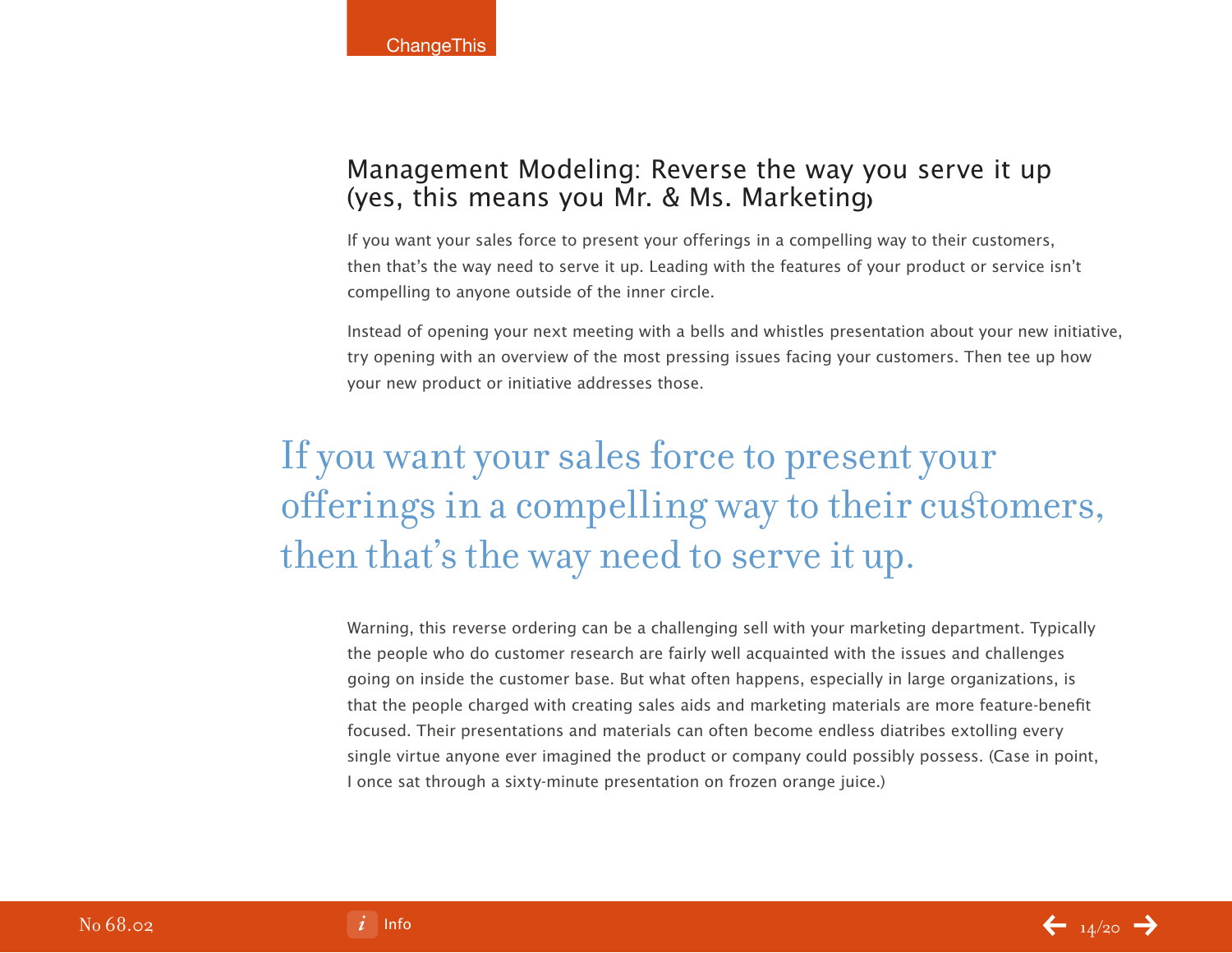Superstars may be capable of translating generic feature dumps into meaningful customer calls to action. But most average performers can't or won't do the mental gymnastics required to reverse the ordering, connect it to a customer issue or goal, and then play it back in the customer's language. So you have to do it for them.

Instead of delivering a marketing message that says "we have great widgets, here are the fourteen features and the way they generically benefit the customer is X, Y and Z," you (and your marketing team) need to provide salespeople with real examples of customer problems you've solved and a description of how you were able to solve them. This doesn't mean glowing testimonials about how great you are.

It means saying that A, B and C are the three most challenging issues for our customers. We help them solve A by doing this, we address B with this, and we help them achieve goal C by providing them this.

Leading with examples of problems you've solved and goals you've helped customers meet sets the tone for the organization. It tells the sales force loud and clear, success is about helping customers, not just making quota.

Which is exactly how superstars approach their jobs.

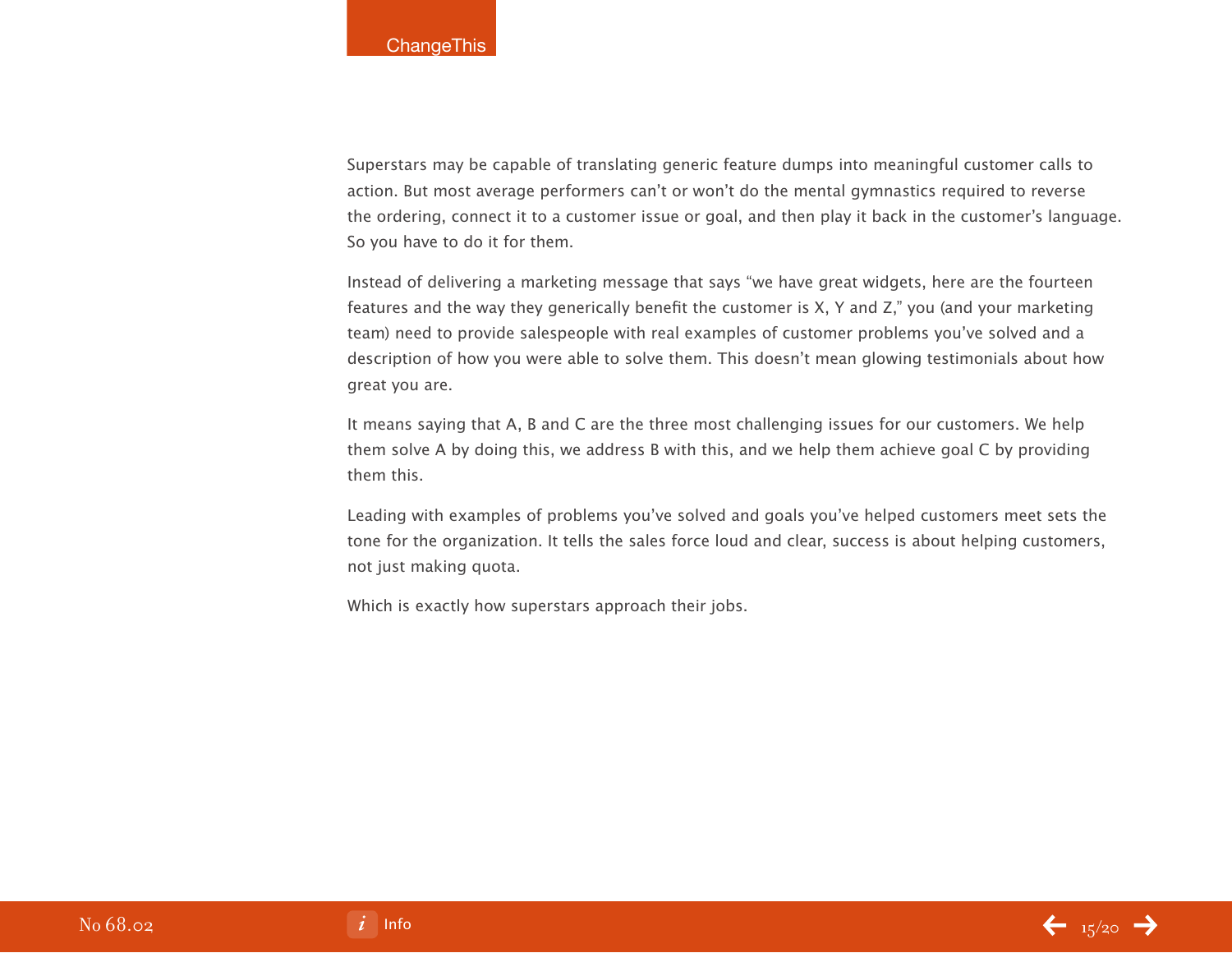#### iv. superstars def ine success differently

Average performers tend to view other people as either obstacles to or helpers in accomplishing their goals. They often use words like gatekeepers, blocker, competitive threat or supporters, defining others in the context of whether they're going to help or hinder their sales efforts.

Superstars have a different definition of success. Other people aren't just a means to accomplish their goals; other people are their goal.

Talk to any top performer and you'll find that they're incredibly focused on their goals; AND they're also equally passionate about helping other people achieve theirs.

Their vision of success isn't just about themselves, it's about creating success for everyone. They live and breathe to make a difference in the lives of other. So they make a proactive effort to figure out what success looks like for every person they encounter.

That's why they ask the receptionist how they can help her get the promotion she's going for, rather than just badgering her to let them in to see her boss. And it's why they ask their buyer what challenges they might face in implementing the new system rather than trying to just shove it in as quickly as possible. It's also why their sales encounter less internal road bumps and have more internal buy-in.

Superstars don't just act like they care about their customers, they actually do. It's not some lame line in the annual report, it's the way they live their lives.

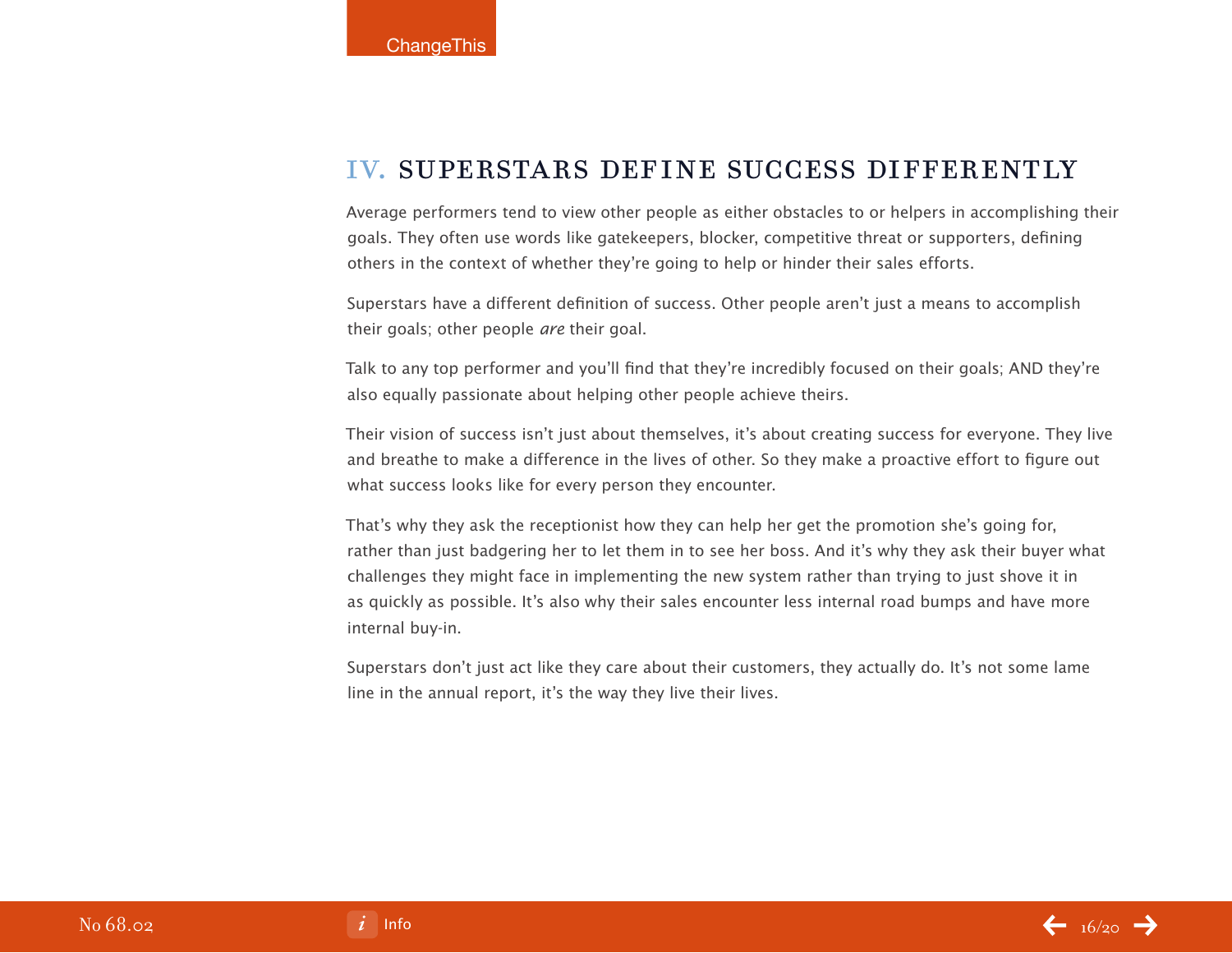## Leadership lesson: Connect with context (constantly)

It's natural for people to put their heads down and myopically focus on their own to-do's. Most people are so overwhelmed with their own lives that trying to help others feels like a nice to have, not a must have.

Superstars know that elevating others is the way you create success, and the more you do it, the more it circles back to you. Yet most people need frequent reminders of this universal truth.

That's where leadership comes in. One of the essential jobs of a leader is provide context and to ground people in a larger vision. For sales leadership, this means continually reminding the sales force of how their product or service affects people's lives.

You don't have to cure cancer or sell calorie free pasta to make a difference. One of our clients sells technical support services. We created a webinar for them spotlighting what happens to a business when the server goes down. This reminds the sales force that losing data can cause a business owner to want to jump out the window, and it reinforces the message that they don't just sell technical services, they sell sanity and peace.

Another client of ours provides home care services for the elderly. The message we trained their franchise owners to adopt is "We help people improve their relationships with their parents and we provide seniors with the dignity and respect they deserve." In our company we say, "we don't just sell training and consulting, we're creating world peace because we change the way people relate to their fellow humans." It's all about how management frames things up.

People are desperate to be part of something bigger than themselves. When you put their work into a meaningful context, you tap into their deepest yearnings of their souls. And isn't that what every company really wants? People who show up for work with their heart and soul?

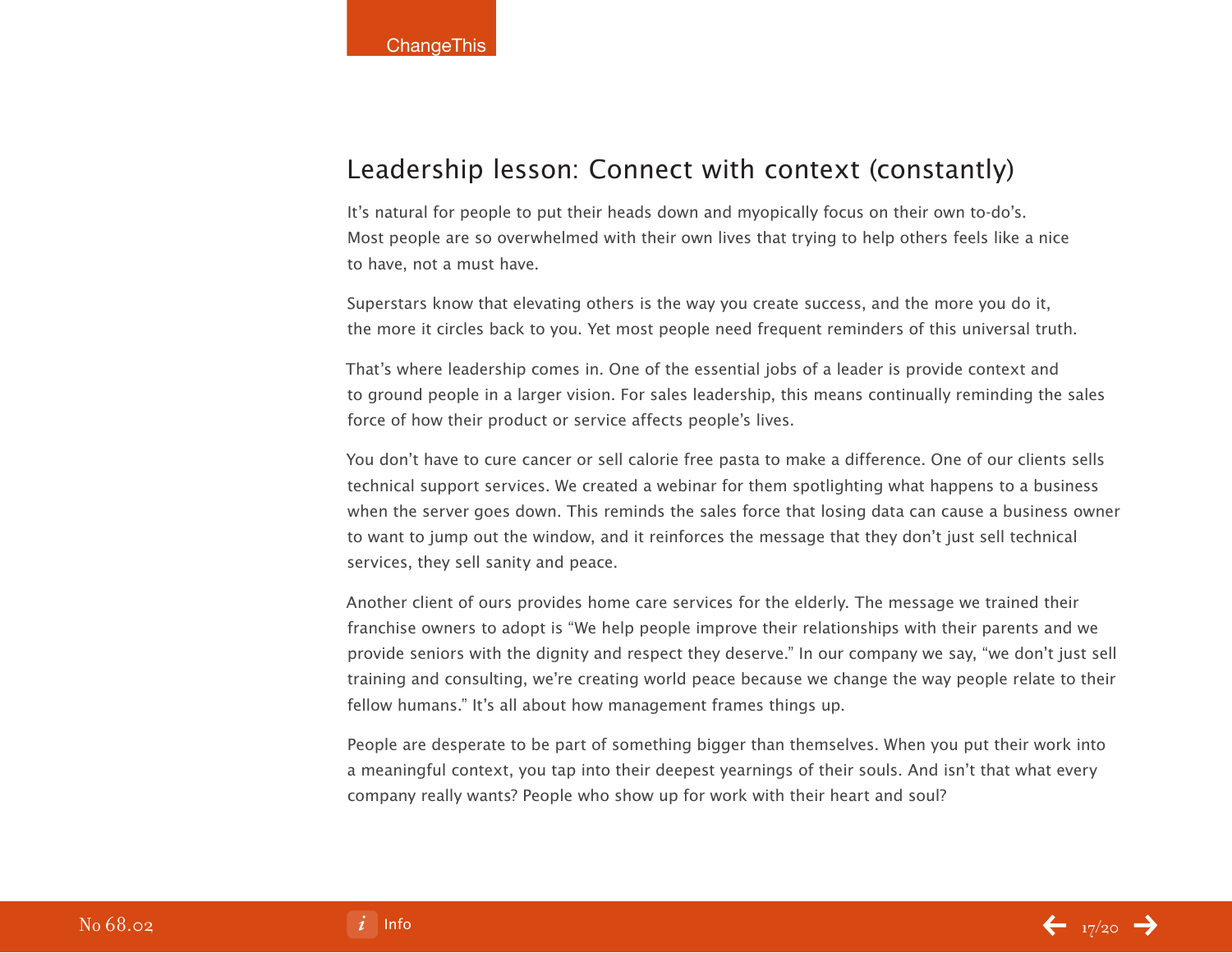## v. superstars show up with love

There are basically only two emotions: love and fear. They play out the same way at work as they do in our personal lives. Love expands, fear contracts.

Mediocre performers might not be quaking in their boots every minute of the day, but they spend a lot of time worrying about whether or not things will go their way. This unspoken fear creates an emotional wall between them and their customers.

Superstars have no such barrier. When they're with you, they're fully with you.

It's like the difference between a parent or teacher who is just putting in their hours, versus someone who is truly on fire to help you learn. One is showing up with love, the other is distracted by unspoken fears and worries.

Some people are uncomfortable talking about love in the context of business. We want our customers to love our products, we want the market to love our company, and we want our employees to love their jobs. But we rarely talk about how we as individuals can put more love into the equation.

But after studying the superstars, I can tell you, they show up with love, and they're not the least bit embarrassed about it.

Which leads me to the last leadership lesson.

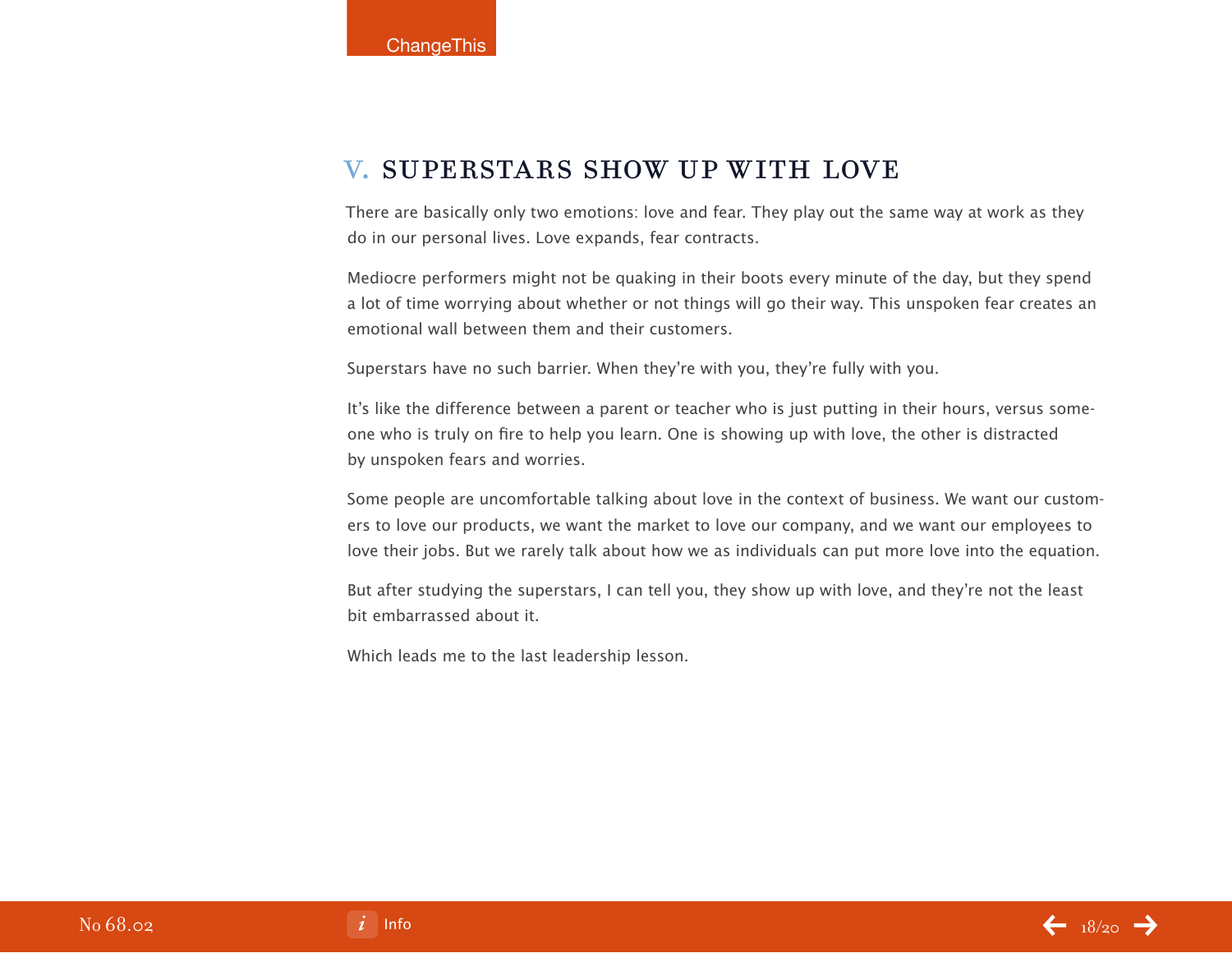## Management Mantra: It's okay to Get Emotional

We've been told emotions don't belong at work. But this it total bunk. If you want to create a passionate sales force and passionate customers, how do you expect to do it without engaging on an emotional level?

If you want customers to love your sales people, and you want your sales people to love their jobs, you as a leader are the one who needs to start the process.

Showing up with love means being willing to put your heart on the line for your team. It means being willing to get misty eyed when you talk about your people. It means showing your customers that you care enough about them to ask questions and actually listen. And it means not trying to pretend that you know everything or that your agenda is the only one that counts.

Loving your customers and loving your collogues is just the same as loving your family or loving your spouse. You can't expect to get love back, unless you're willing to put some in.

The superstars of work and life know that when you care about other people and you show up with love, everything changes.

So be the hero, be the leader, and have the courage to show up with love.

#### **Somebody has to be the superstar; it might as well be you.**